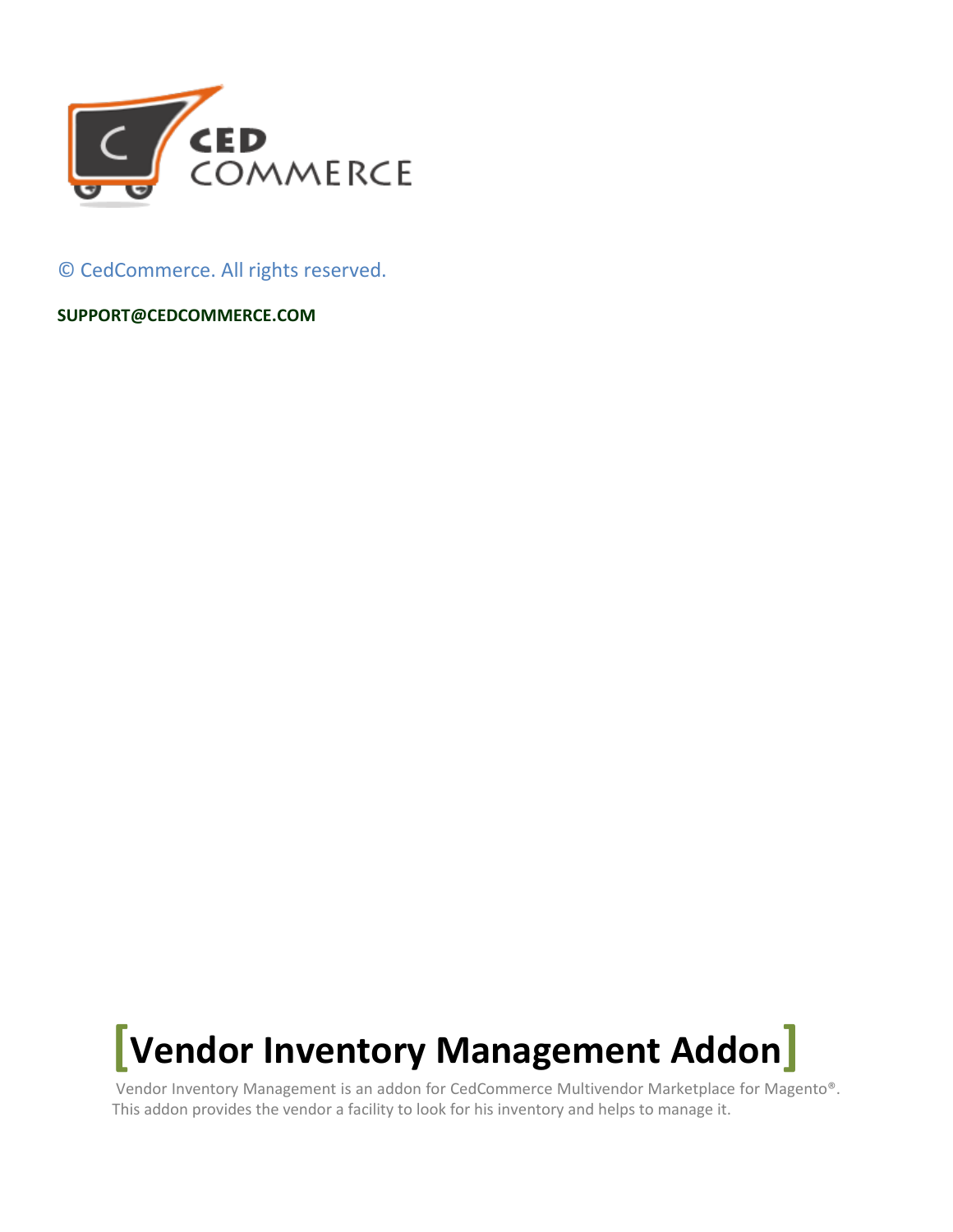

# **Vendor Inventory Management Addon**

# **User Manual**

*Version* **– 0.0.1**

© CedCommerce. All Rights Reserved.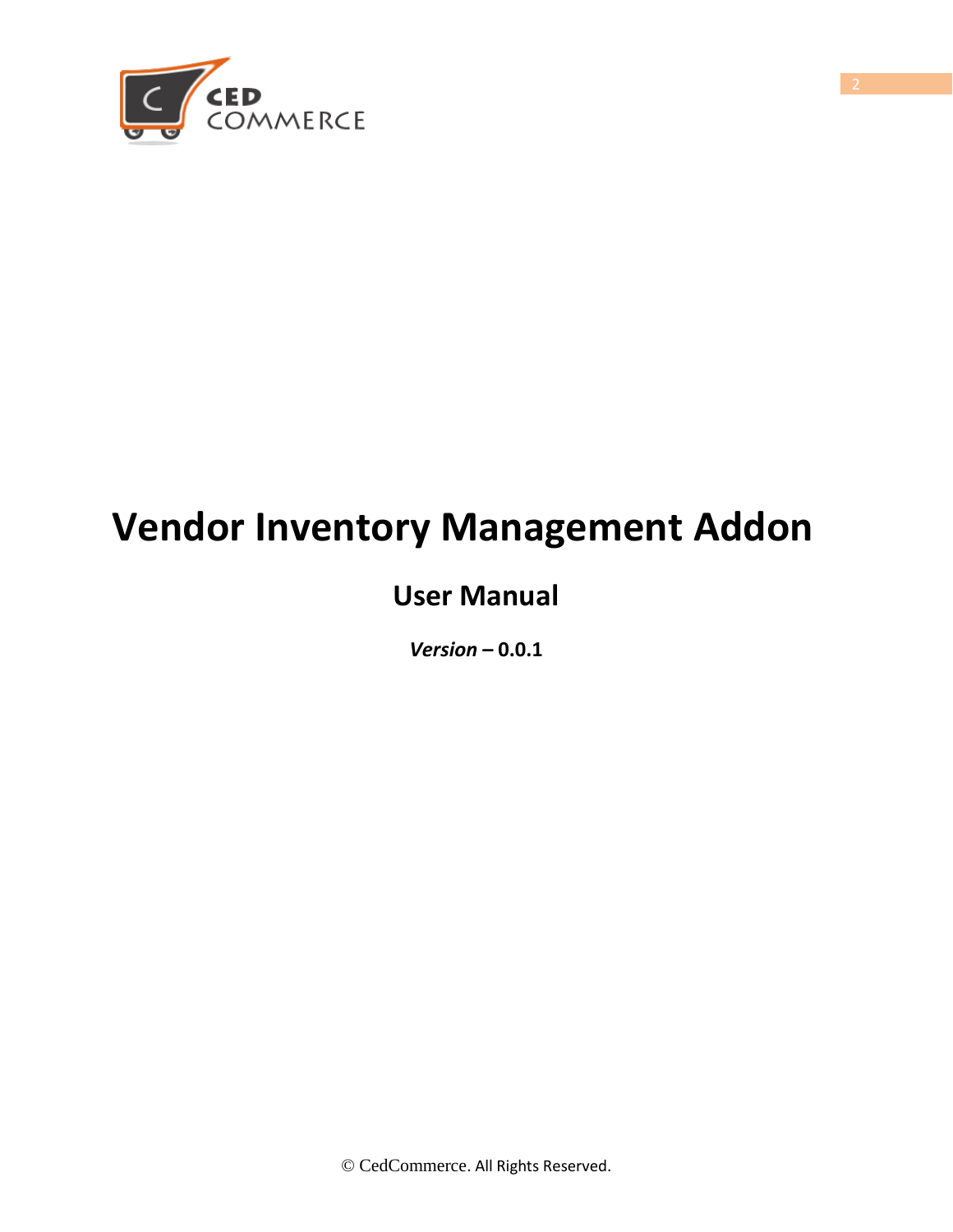

#### **Contents**

<span id="page-2-0"></span>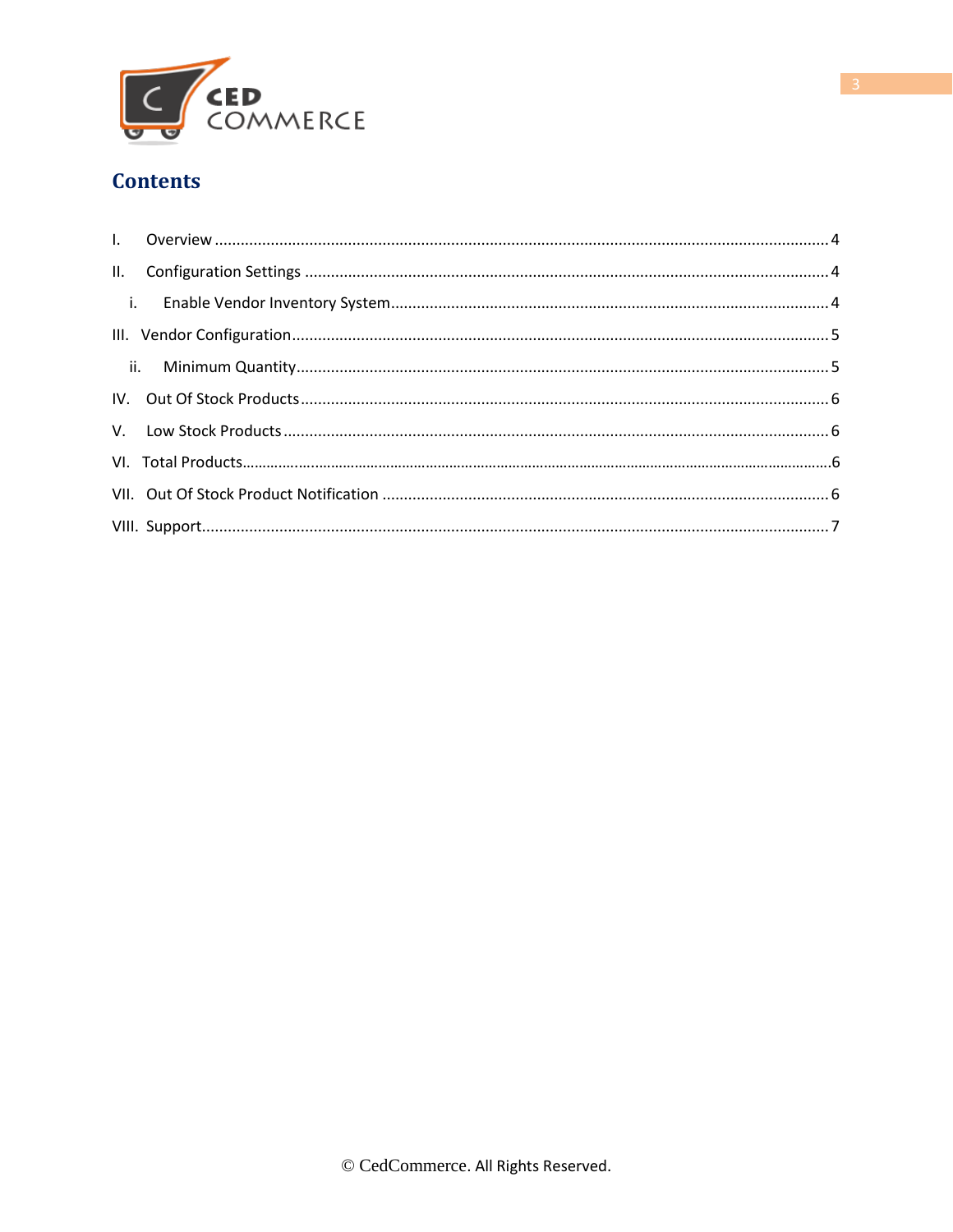

### **Overview**

Vendor Inventory Management is an addon for CedCommerce Multi-Vendor Marketplace. It will provide flexibility to the vendors to manage the stock for his products. With this addon, the vendor can set Minimum Quantity through which he will be able to see all the products having Stock less than minimum quantity. This module has the following functionalities: -

- Vendor can set Minimum quantity for his products.
- Vendor can see all his out-of-stock products and manage them.
- Vendor can see all his low-stock products having stock less than minimum quantity and manage them.
- Vendor can also see his total products including low-stock-products and out-of-stock products.
- Admin will have full control over this addon.

# <span id="page-3-0"></span>**Configuration Settings**

The configuration settings can be opened from **CsMarketplace > Vendor Configuration** in the menu section.

#### **i. Enable Vendor Inventory System**

When set to Yes, Vendor Inventory Management Addon will be enabled and the vendor will see the inventory management settings on his vendor panel. Otherwise this option will not be available for vendor.

| <b>General</b>                               |                                                                                                    |           |
|----------------------------------------------|----------------------------------------------------------------------------------------------------|-----------|
| <b>Enable Vendor System</b>                  | Yes                                                                                                | [WEBSITE] |
| <b>Enable Vendor Registration</b>            | Yes<br>$\blacktriangle$ If you don't want further vendor, then disable the<br>vendor registration. | [WEBSITE] |
| <b>Enable Vendor MultiShipping</b><br>System | Yes                                                                                                | [WEBSITE] |
| Enable Advance Product System                | Yes                                                                                                | [WEBSITE] |
| Enable Vendor Inventory System               | Yes                                                                                                | [WEBSITE] |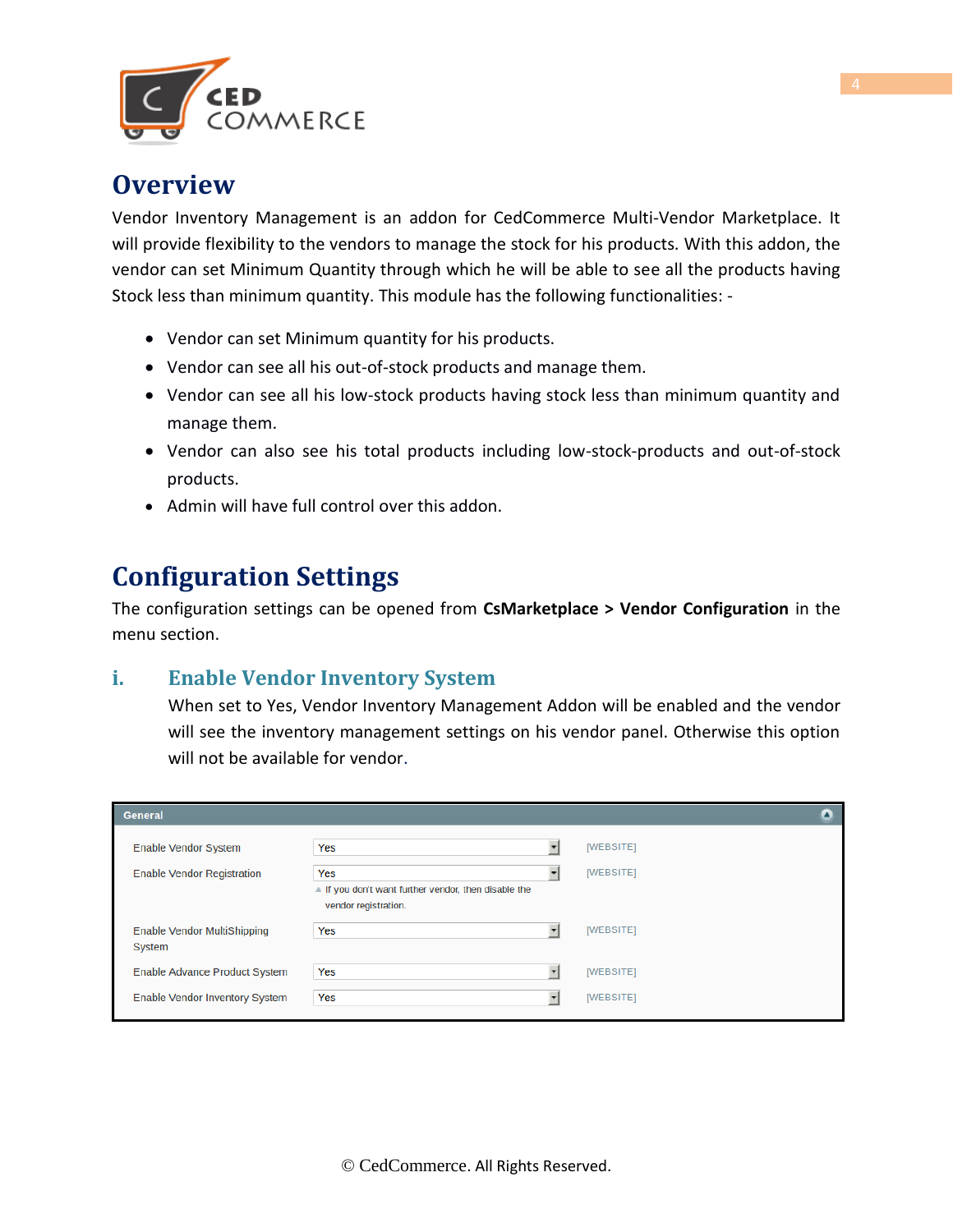

# **Vendor Configuration**

When the Vendor Inventory Management Addon has been installed and configured by the admin, then the vendor can configure the inventory management in the vendor panel. Firstly, the vendor has to set minimum quantity in their panel.

To open this page, login as vendor and go to the **left navigation bar, Vendor Inventory > Manage Inventory.**

| <b>INVENTORY SETTINGS</b>          | <b>Save Inventory</b> |
|------------------------------------|-----------------------|
| Inventory                          |                       |
| • Minimum Quantity Amount*<br>4500 |                       |
|                                    |                       |
|                                    |                       |

#### **i. Minimum Quantity Amount**

From here the vendor can set the minimum stock for his products. Below this quantity, all the products will be considered low-stock products.

# **Out of Stock Products**

Vendor can see his out-of-stock products list by going to the **left navigation bar, Vendor Inventory > Out of Stock Products.** In this grid vendor can see his products having stock '0'.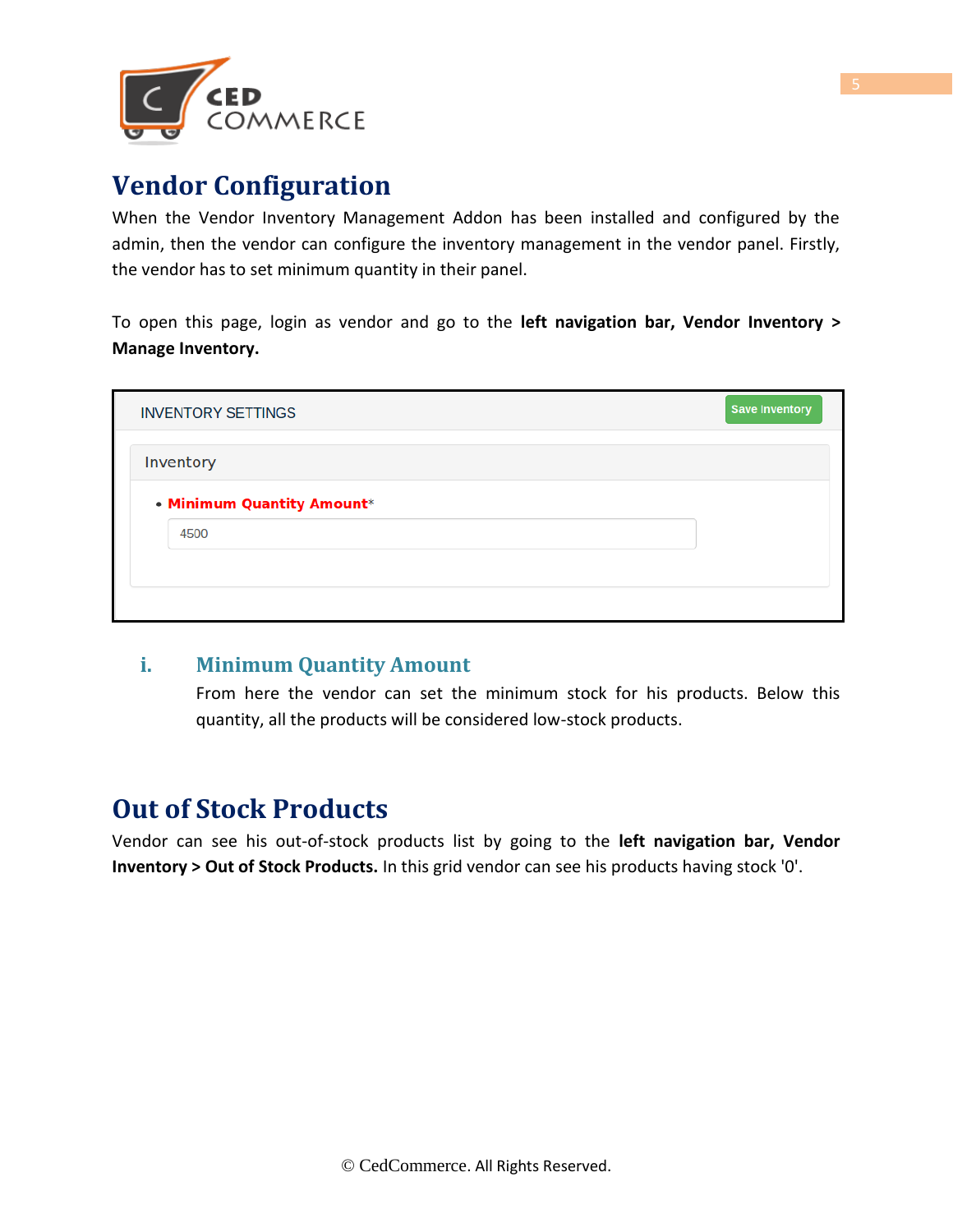

|                                 |                    | Select All   Unselect All   Select Visible   Unselect Visible |                        | <b>Actions</b>                            | ▾            | <b>Submit</b> |  |  |  |  |  |
|---------------------------------|--------------------|---------------------------------------------------------------|------------------------|-------------------------------------------|--------------|---------------|--|--|--|--|--|
| <b>0</b> items selected         |                    |                                                               |                        |                                           |              |               |  |  |  |  |  |
|                                 | ID<br>$\checkmark$ | <b>Name</b>                                                   | <b>Type</b>            | <b>Price</b>                              | Qty          | <b>Status</b> |  |  |  |  |  |
| $\overline{\phantom{a}}$<br>Any | From:<br>To:       |                                                               | $\left  \cdot \right $ | From:<br>To:<br>$USD - \mathbf{r}$<br>In: | From:<br>To: |               |  |  |  |  |  |
| ∩                               | 6                  | newtest                                                       | Simple<br>Product      | \$45,454,545.00                           | 0            | Pending       |  |  |  |  |  |
| ┌                               | 5                  | test                                                          | Simple<br>Product      | \$343.00                                  | 0            | Pending       |  |  |  |  |  |

## **Low Stock Products**

Vendor can see his low-stock products list by going to the **left navigation bar, Vendor Inventory > Low Stock Products.** In this grid vendor can see his products having stock less than the minimum quantity set by vendor.

# **Total Products**

Vendor can see his total products list (including out-of-stock and low-stock products) by going to the **left navigation bar, Vendor Inventory > Total Products.** In this grid vendor can see all his products including low-stock and out-of-stock products.

# **Low Stock Product Notification**

<span id="page-5-0"></span>Through this addon, vendor will get notifications every day by email that his product is going to be out-of-stock, so that he can manage his stock.